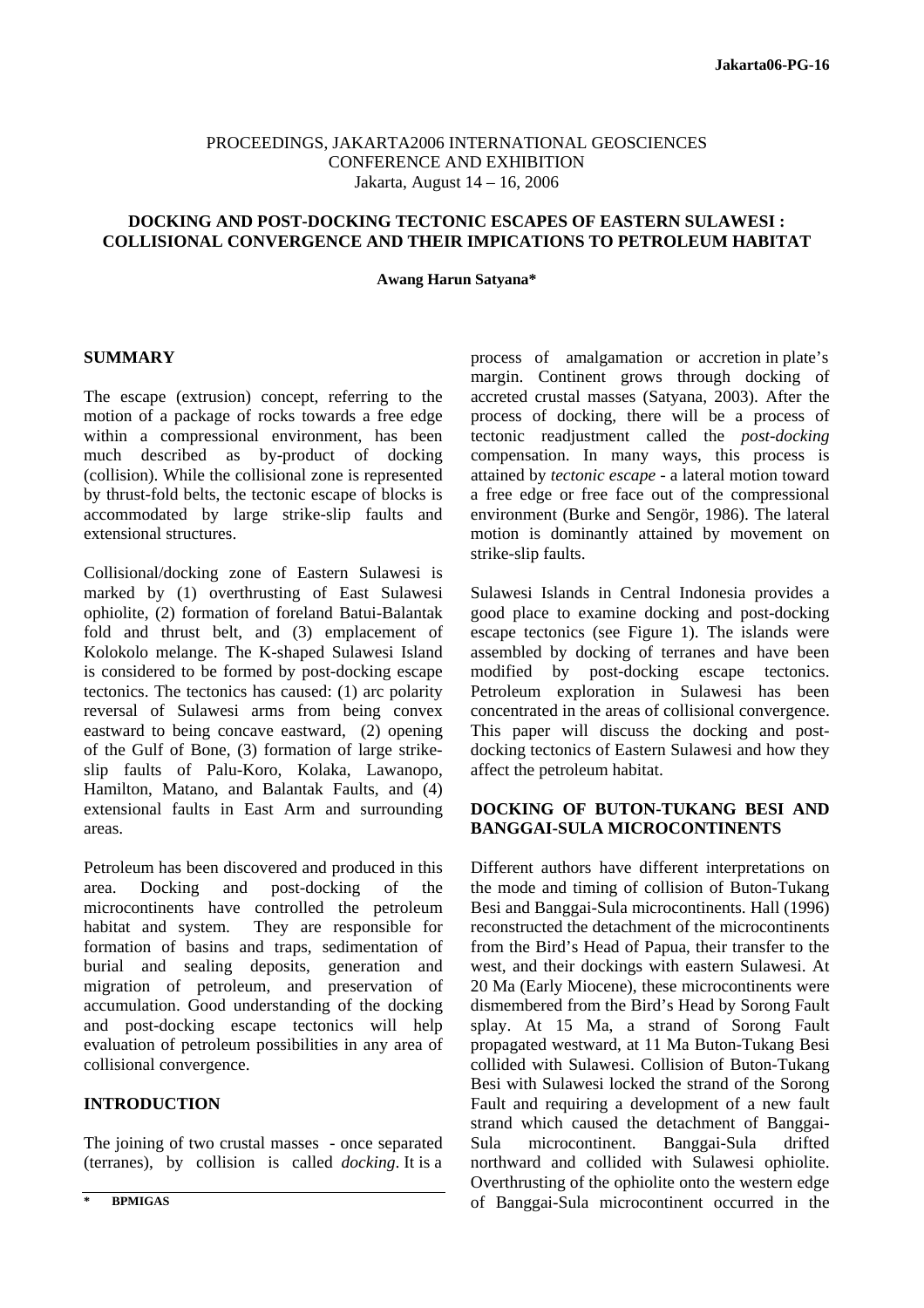latest Miocene (Davies, 1990) indicating that collision of the Sula platform with East Sulawesi must have occurred at 5 Ma (end of Miocene).

The collision of East Sulawesi ophiolite and Banggai-Sula microcontinent is marked by overtthrusting of the ophiolite, formation of the Batui-Balantak fold and thrust belt and emplacement of the Kolokolo melange. The development of duplex structure in Nambo and Balantak areas is related closely with the foreward migration of the Batui Thrust during and/or subsequent to the collision (Simandjuntak, 1987).

## **POST-DOCKING TECTONIC ESCAPES OF SULAWESI COLLISION**

The K-shaped Sulawesi Island is considered as a response to post-docking rotation of the curvatures of four arms of Sulawesi from being convex eastward to being concave eastward. This rotation has been partly proved by paleomagnetism. Opening of the Gulf of Bone is due to rotation of Southeast Arm. Associated with the rotation, or following shortly after, was the development of major strike-slip faults crossing the island like Palu-Koro, Kolaka, Lawanopo, Hamilton, Matano, and Balantak Faults. More recent transtensional movement is responsible for opening pull-apart basins of Poso, Matano and Towuti Lakes, as well as the Palu depression.

Frontal to the collision of Banggai-Sula microcontinent is the development of strike-slip faults in East Arm: the Balantak, Toili, Ampana, and Wekuli Faults (Simandjuntak, 1987, 1993). The lateral motions detached East Arm of Sulawesi and escaped the rocks apart from the compressional collision eastward into the oceanic free edge/face in the East-Sangihe subduction zone. Extension structures which are almost parallel to the convergence direction are observed in the East Arm of Sulawesi until offshore Banggai-Sula area. Peleng Island is deformed intensively by normal faults. Normal faults of the grabens sometime reactivate the short limbs of the folds of the Batui-Balantak fold and thrust belt. It can be inferred that the eastern half of East Sulawesi collision zone is undergoing extension driven by slab-pull at the East Sangihe trench.

## **PETROLEUM IMPLICATIONS**

Significant, large to giant gas fields have been discovered in Banggai Basin. Almost 25 yearexploration period from 1980 to 2004 have discovered Minahaki, Matindok, Senoro, Donggi, Sukamaju, and Maleo Raja gas fields. Oil was discovered in Tiaka field. The field has started its production in July 2005 with initial production of 1,200 BOPD. Early January 2006, production has reached 1,850 BOPD. In Buton area, oil seeps, gas seeps and asphalts are abundant. Asphalt deposits have been mined since 1920's from 19 fields (Davidson, 1991) and the island holds the Asia's largest deposits of natural asphalt.

The play types recognized in the Banggai collision are: (1) carbonate reefal build ups, (2) thrust-sheet anticlines, (3) wrench related anticlines, and (4) thrusted anticlines of basement related faults. (Garrard *et al*., 1988; Davies, 1990; Davidson, 1991; Hasanusi *et al*., 2004). The Miocene carbonate reefal build up play type is the largest stratigraphic play as proved by discoveries in Minahaki, Senoro, Donggi, Sukamaju, and Maleo Raja gas fields. The trap is related with pre-docking tectonics where reefal build ups grew at the front of the Banggai-Sula microcontinent during its drifting. The thrust-sheet anticline play type involves structural closures at the leading edges of a series of imbricated collisional thrust sheet of the Miocene platform carbonates (Hasanusi *et al*., 2004). The trap is related with syn-docking and post-docking tectonics. Tiaka oil field proves this play type. The wrench fault anticline play type involves trusted anticlines where traps have been formed as en echelon folds along strike-slip faults formed during Pliocene post-docking escape tectonics. Matindok discovery and southern Senoro field prove this play type. The play of thrusted anticlines related with basement faults is observed in the Taliabu shelf, Sula islands. Mesozoic sediments were deposited as syn-rift sequence in grabens of the Banggai-Sula microcontinent. When docking of the microcontinent took place in the Late Miocene, the rift grabens were overprinted by compressional tectonics resulting in thrusted anticlines. Numerous thermogenic gas seepages and minor oils were reported to occur in this area (Garrard, 1988). Three play types are recognized in the Buton-Tukang Besi collision (Davidson, 1991): (1) thrust-related anticlines, (2) wrench- related anticlines, and (3) carbonate reefal build ups. The onshore thrustrelated anticlines are Late Miocene age and developed as a result of the docking of Buton and Muna/Southeast Sulawesi. Wrench-related anticlines were developed during the oblique collision of Buton with Tukang Besi in Plio-Pleistocene time.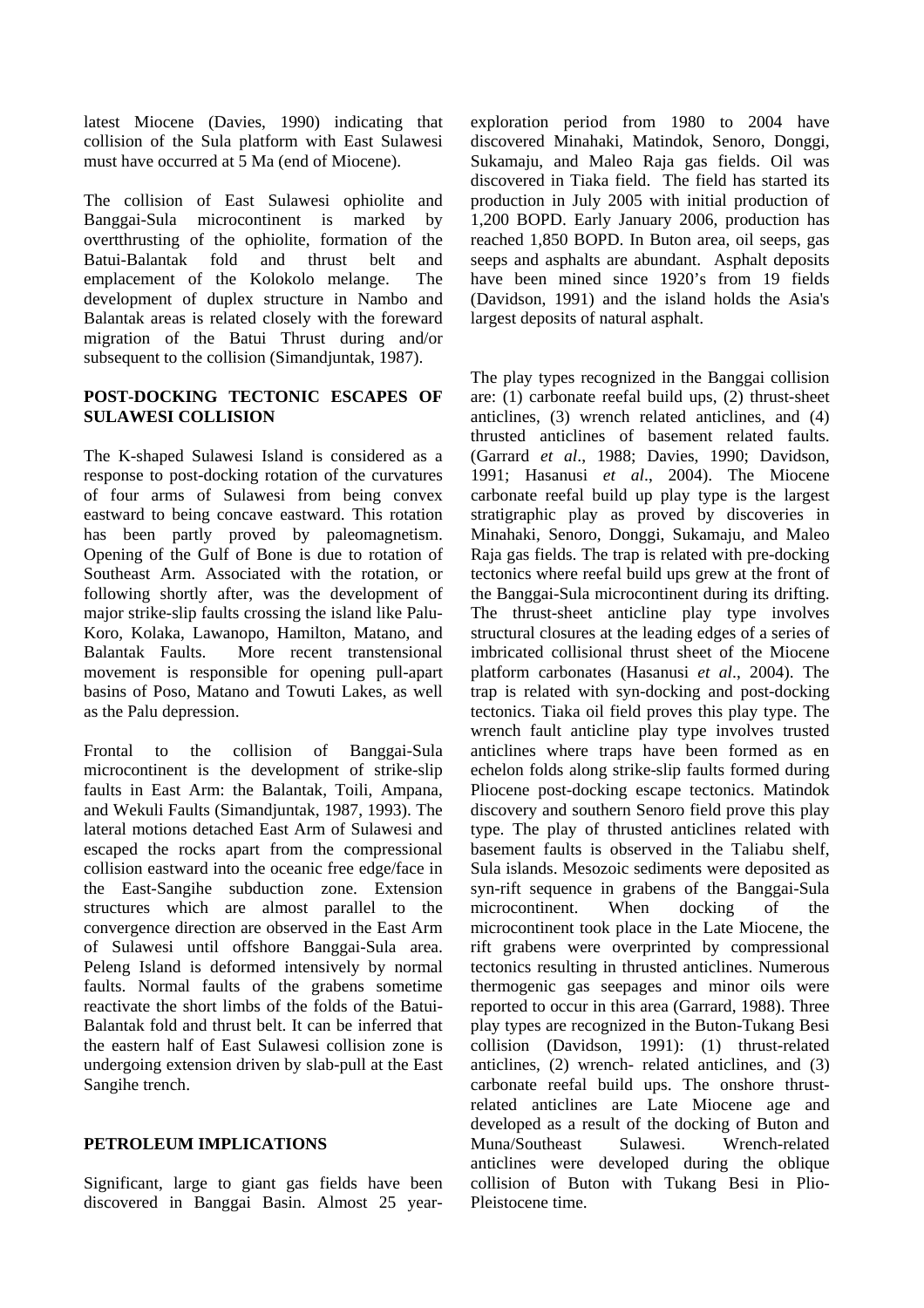Docking and post-docking tectonic escape in Buton-Tukang Besi and Banggai-Sula collision significantly affect: (1) basin formation due to isostatic subsidence and underthrusting of the microcontinents, and post-docking extension, (2) sedimentation of post-docking/molassic deposits, (3) subsidence of the basins due to deposition of molasses and/or thrust sheet of post-docking sequences, (4) generation of hydrocarbons in Miocene and Mesozoic sources due to basin subsidence, (5) trap formation related with collisional thrusting and post-docking wrench, and (6) preservation of oil accumulation (case of Buton asphalt).

# **CONCLUSIONS**

- 1. Docking of the Buton-Tukang Besi and Banggai-Sula microcontinents to Eastern Sulawesi took place during the Miocene. Docking of the microcontinents resulted in obduction of the East Sulawesi ophiolites onto the microcontinental blocks, formation of foreland Batui-Balantak fold and thrust belt, and emplacement of Kolokolo melange. Post-docking tectonic escapes followed afterwards. They started with rotation of arms of Sulawesi, opening of the Gulf of Bone, formation of Sulawesi's major strikeslip faults, and occurrences of extension fractures.
- 2. Collision areas of eastern Sulawesi have been proven as petroleum provinces. Docking and post-docking tectonics affect the tectonic habitats of petroleum in Banggai-Sula and Buton-Tukang Besi areas. They are responsible for formation of basins and traps, sedimentation of burial and sealing deposits, generation and migration of petroleum, and preservation of accumulation.

## **REFERENCES CITED**

Burke, K. and Sengör, C., 1986, Tectonic escape in the evolution of the continental crust in Barazangi, M. and Brown, L. (eds), Reflection Seismology, American Geophysical Union Geodynamic Series, vol. 14, pp. 41-53.

Davidson, J.W., 1991, The geology and prospectivity of Buton island, S.E. Sulawesi, Indonesia, Proceedings Indonesian Petroleum Association  $20<sup>th</sup>$  Annual Convention, pp. 209-233. Davies, I.C., 1990, Geological and exploration review of the Tomori PSC, Eastern Indonesia, Proceedings Indonesian Petroleum Association 19<sup>th</sup> Annual Convention, pp. 41-67.

Garrard, R.A., Supandjono, J.B., and Surono, 1988, The geology of the Banggai-Sula microcontinent, Eastern Indonesia, Proceedings Indonesian Petroleum Association  $17<sup>th</sup>$  Annual Convention, pp. 23-52.

Hall, R., 1996, Reconstructing Cenozoic SE Asia in Hall, R. and Blundell, D. (eds), Tectonic Evolution of Southeast Asia, Geological Society Special Publication No. 106, pp. 153-184.

Hasanusi, D., Abimanyu, R., Artono, E., and Baasir, A., 2004, Prominent Senoro gas field discovery in Central Sulawesi, Proceedings Indonesian Petroleum Association, Deepwater and Frontier Exploration in Asia and Australasia Symposium, pp. 177-197.

Satyana, A.H., 2003, Accretion and dispersion of Southeast Sundaland : the growing and slivering of a continent, Proceedings Joint Convention of Indonesian Association of Geologists (IAGI), 31st Annual Convention and Indonesian Association of Geophysicists (HAGI), 28th Annual Convention, Jakarta, December 2003.

Simandjuntak, T.O., 1987, Sedimentology and tectonics of the collision complex in the East Arm of Sulawesi, Indonesia, Geosea Congres VI, 6-12 July 1987, Jakarta, 123 ps.

Simandjuntak, T.O., 1993, Struktur rangkap (duplex), sesar sungkup dan sesar jurus mendatar di Lengan Timur Sulawesi, Geological Research and Development Centre (GRDC) Bull., no. 16, pp. 27- 44.